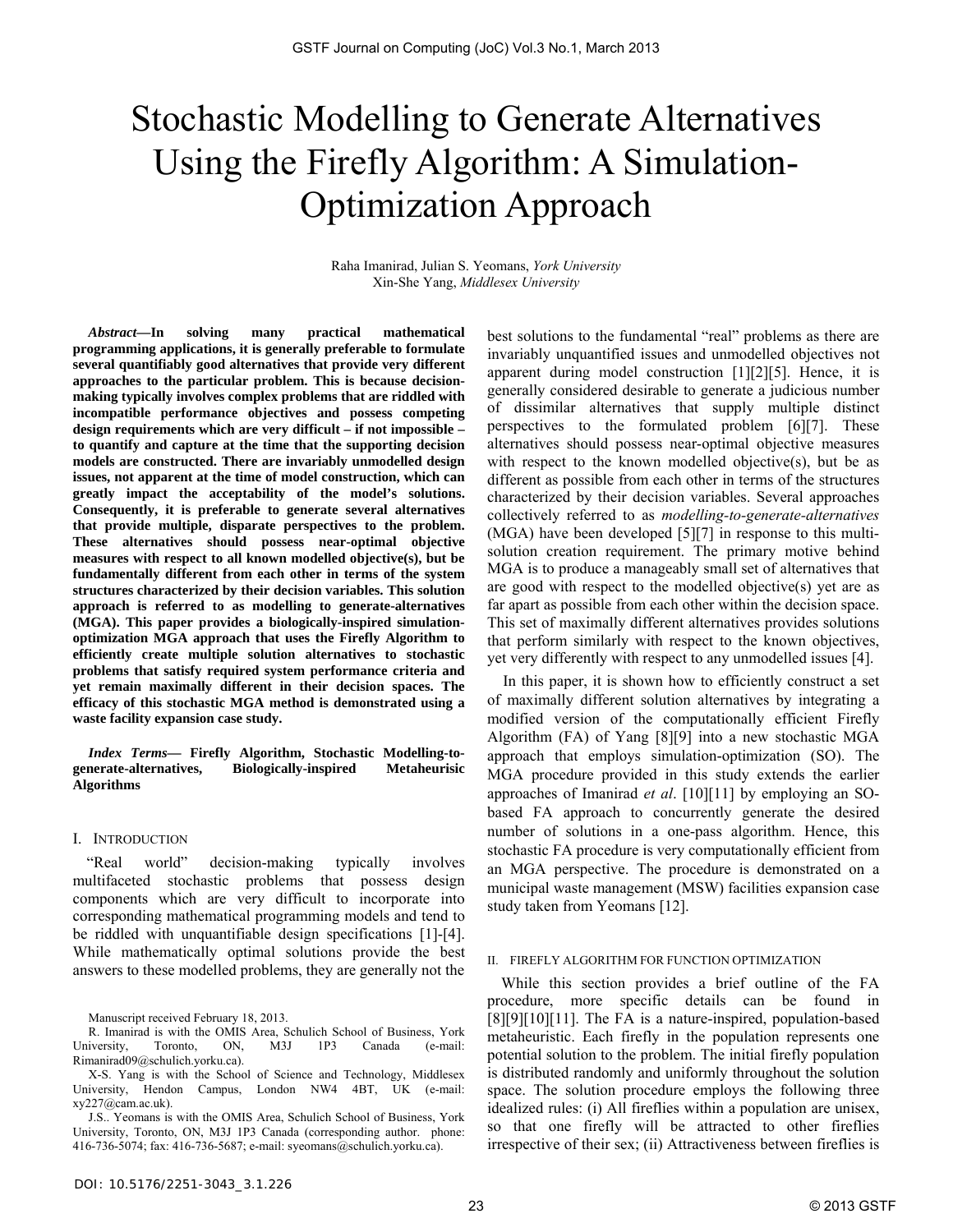proportional to their brightness, implying that for any two flashing fireflies, the less bright one will move towards the brighter one. Attractiveness and brightness both decrease as the distance between fireflies increases. If there is no brighter firefly within its visible vicinity, then a particular firefly will move randomly; and (iii) The brightness of a firefly is determined by the landscape of the objective function. Namely, for a maximization problem, the brightness can simply be considered proportional to the value of the objective function. Based upon these three rules, the basic operational steps of the FA are summarized within the pseudo-code of Figure 1 [9].

**Figure 1**: Pseudo Code of the Firefly Algorithm

Objective Function  $F(X)$ ,  $X = (x_1, x_2, \ldots, x_d)$ Generate the initial population of *n* fireflies,  $X_i$ ,  $i = 1, 2, \ldots, n$ Light intensity  $I_i$  at  $X_i$  is determined by  $F(X_i)$ Define the light absorption coefficient γ **while** (t < MaxGeneration) **for**  $i = 1$ : *n*, all *n* fireflies **for**  $j = 1$ : *n* ,all *n* fireflies (inner loop) **if**  $(I_i \leq I_i)$ , Move firefly i towards j; **end if**  Vary attractiveness with distance *r* via e- *γ<sup>r</sup>* **end for** *j* **end for** *i*

**end while** Postprocess the results

In the FA, there are two important issues to resolve: the variation of light intensity and the formulation of attractiveness. For simplicity, it can always be assumed that the attractiveness of a firefly is determined by its brightness which in turn is associated with the encoded objective function. In the simplest case, the brightness of a firefly at a particular location *X* would be its calculated objective value *F(X)*. However, the attractiveness,  $\beta$ , between fireflies is relative and will vary with the distance  $r_{ij}$  between firefly *i* and firefly *j*. In addition, light intensity decreases with the distance from its source, and light is also absorbed in the media, so the attractiveness should be allowed to vary with the degree of absorption. Consequently, the overall attractiveness of a firefly can be defined as  $\beta$  =  $\beta_0$  exp(- $\gamma r^2$ ) where  $\beta_0$  is the attractiveness at distance  $r = 0$  and  $\gamma$  is the

fixed light absorption coefficient for a specific medium. If the distance  $r_{ij}$  between any two fireflies *i* and *j* located at  $X_i$  and  $X_i$ , respectively, is calculated using the Euclidean norm, then the movement of a firefly *i* that is attracted to another more attractive (i.e. brighter) firefly *j* is determined by  $X_i = X_i + \beta_0 \exp(-\gamma (r_{ij})^2)(X_i - X_j) + \alpha \varepsilon_i$ . In this expression of movement, the second term is due to the relative attraction and the third term is a randomization component. Yang [9] indicates that  $\alpha$  is a randomization parameter normally selected within the range  $[0,1]$  and  $\varepsilon_i$  is a vector of random numbers drawn from either a Gaussian or uniform (generally [-0.5,0.5]) distribution. It should be pointed

out that this expression is a random walk biased toward

brighter fireflies and if  $\beta_0 = 0$ , it becomes a simple random walk. The parameter  $\gamma$  characterizes the variation of the attractiveness and its value determines the speed of the algorithm's convergence. For most applications,  $\gamma$  is typically set between 0.1 to 10 [9]. In any given optimization problem, for a very large number of fireflies  $n \gg k$  where k is the number of local optima, the initial locations of the *n* fireflies should be distributed relatively uniformly throughout the entire search space. As the FA proceeds, the fireflies would converge into all of these local optima (including the global ones). By comparing the best solutions among all these optima, the global optima can easily be determined. Yang [9] demonstrates that the FA will approach the global optima when  $n \rightarrow \infty$  and the number of iterations *t*, is set so that *t* >>1. In reality, the FA has been shown to converge extremely quickly into both local and global optima [8][10][11].

III. MODELLING TO GENERATE ALTERNATIVES WITH THE FIREFLY ALGORITHM

Rank the fireflies and find the current global best solution **G**<sup>\*</sup> hematical models, whether their results actually establish Notwithstanding their fundamental limitations, most mathematical programming approaches have focused almost exclusively upon producing optimal solutions to singleobjective problem formulations or generating noninferior solutions to multi-objective problem instances. While such algorithms may determine solutions to the derived complex "best" approaches for providing appropriate decisions to the underlying real problems is certainly questionable. In most "real world" decision problems, there are numerous system objectives and requirements that are never explicitly apparent or included at the decision formulation stage [1][4]. Furthermore, it may never be possible to explicitly express all of the subjective considerations because there are frequently numerous incompatible, competing, design requirements and, perhaps, adversarial stakeholder groups. Therefore most subjective aspects of a problem remain unquantified and unmodelled in the construction of the resultant decision models. This is a common occurrence in situations where the final decisions are constructed based not only upon clearly stated and modelled objectives, but also upon fundamentally subjective, political and socio-economic goals and stakeholder preferences [7]. Numerous "real world" examples of this type of incongruent modelling duality are described in [5] and [13]- [15].

> When unmodelled objectives and unquantified issues exist, different approaches are required in order to not only search the decision space for the noninferior set of solutions, but also to explore the decision space for *inferior* alternative solutions to the modelled problem. In particular, any search for good alternatives to problems known (or suspected) to contain unmodelled objectives must focus not only on the non-inferior solution set, but also necessarily on an exploration of the problem's inferior region. To illustrate the implications of an unmodelled objective on a decision search, assume that the optimal solution for a quantified, single-objective, maximization decision problem is *X*\* with corresponding objective value *Z1*\*. Now suppose that there exists a second, unmodelled, maximization objective *Z2* that subjectively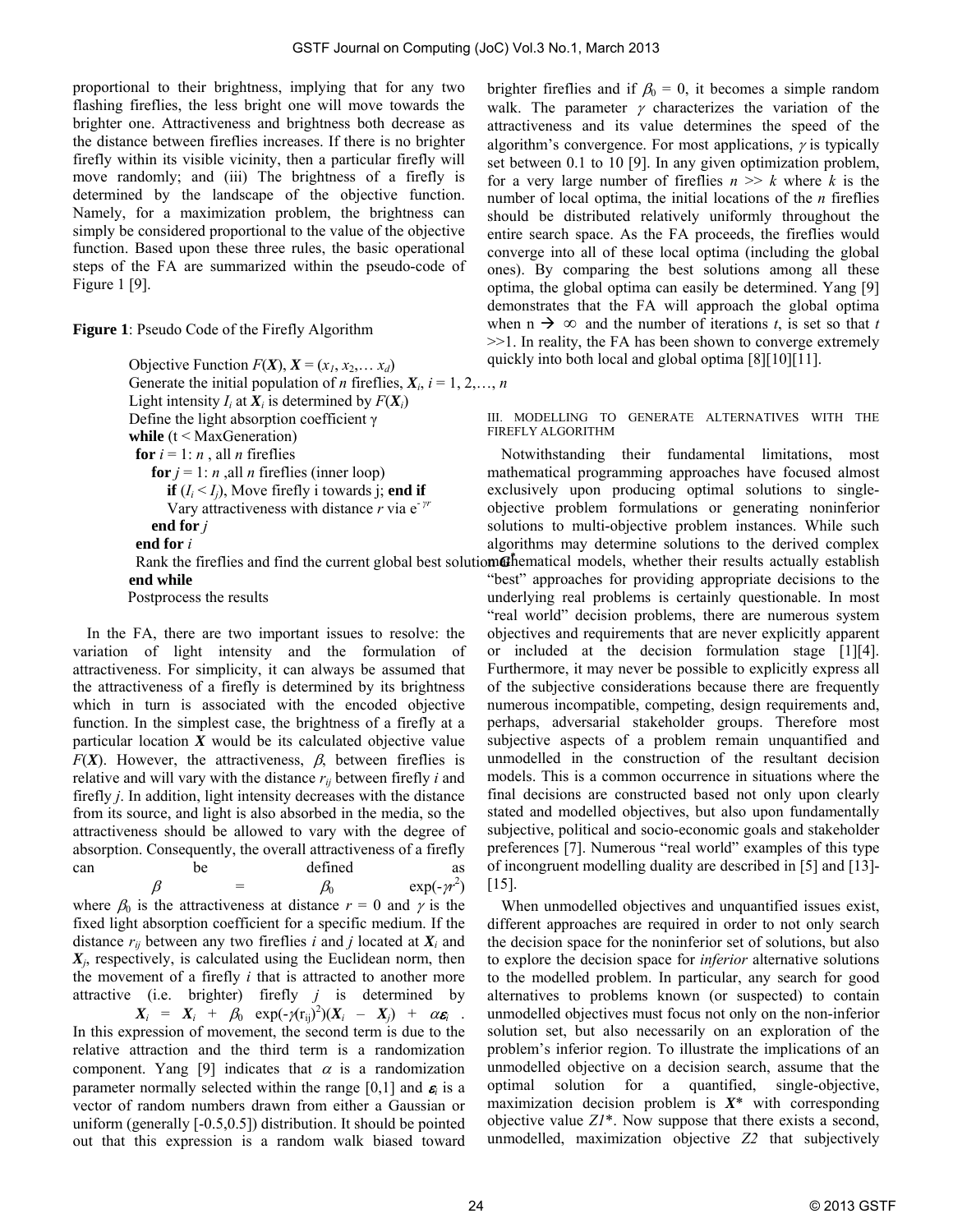reflects environmental/political acceptability. Let the solution  $X^a$ , belonging to the noninferior, 2-objective set, represent a potential best compromise solution if both objectives could somehow have been simultaneously evaluated by the decisionmaker. While  $X^a$  might be viewed as the best compromise solution to the real problem, it would clearly appear inferior to the solution  $X^*$  in the quantified model, since it must be the case that  $ZI^a \leq ZI^*$ . Consequently, when unmodelled objectives are factored into the decision making process, mathematically inferior solutions for the modelled problem can be optimal for the real problem. Therefore, when unmodelled objectives and unquantified issues might exist, different approaches are required in order to not only search the decision space for the noninferior set of solutions, but also to simultaneously explore the decision space for inferior alternative solutions to the modelled problem. Populationbased procedures such as the FA permit concurrent searches throughout a feasible region and thus prove to be particularly adept methods for searching through a problem's decision space.

The primary motivation behind MGA is to produce a manageably small set of alternatives that are quantifiably good with respect to modelled objectives yet are as different as possible from each other in the decision space. In doing this, the resulting alternative solution set is likely to provide truly different choices that all perform somewhat similarly with respect to the known modelled objective(s) yet very differently with respect to any unmodelled issues. By generating these good-but-different solutions, the decisionmakers can explore alternatives that may satisfy the unmodelled objectives to varying degrees of stakeholder acceptability. Obviously the solution-setters must then conduct a subsequent comprehensive comparison of the alternatives to determine which options would most closely satisfy their very specific circumstances. Thus, an MGA approach should necessarily be considered as one of decision support rather than of explicit solution determination.

In order to properly motivate an MGA search procedure, it is necessary to provide a more formal definition of the goals of the MGA process [5][7]. Suppose the optimal solution to an original mathematical model is  $X^*$  with objective value  $Z^*$  =  $F(X^*)$ . The following model can then be solved to generate an alternative solution that is maximally different from *X\**:

$$
\begin{array}{ccccccc}\n\text{Max} & \Delta & = & \sum_{i} & | & X_{i} & - & X_{i}^{*} & | \\
\text{Subject to:} & X & \in & D \\
& | & F(X) & - & Z^{*} & | & \leq & T\n\end{array}
$$

where  $\Delta$  represents some difference function (shown as absolute in this instance) and *T* is a tolerance target specified in relation to the original optimal function value  $Z^*$ . *T* is a user-supplied value that determines how much of the inferior region is to be explored for alternative solutions. The FAbased MGA procedure is designed to generate a small number of good but maximally different alternatives by adjusting the value of *T* and using the FA to solve the corresponding, new maximal difference problem instance. In this approach,

subpopulations within the algorithm's overall population are established as the Fireflies collectively evolve toward different local optima within the solution space. Each desired solution alternative undergoes the common search procedure of the FA. The survival of solutions depends upon how well the solutions perform with respect to the modelled objective(s) and by how far away they are from all of the other previously generated alternatives in the decision space.

## IV. A SIMULATION-OPTIMIZATION APPROACH FOR STOCHASTIC MGA

In this section, it is shown how the FA-based MGA method can be extended to incorporate stochastic uncertainty using simulation-optimization (SO) in order to efficiently generate sets of maximally different solution alternatives. SO is a family of optimization techniques that incorporates stochastic uncertainties expressed as probability distributions directly into the computational procedure [16][17]. Suppose the mathematical representation of an optimization problem contains *n* decision variables, *Xi*, expressed in vector form as  $X = [X_1, X_2, \ldots, X_n]$ . When stochastic conditions exist, values for the constraints and objective can only be efficiently estimated by simulation. Thus, any solution comparison between two distinct decisions *X1* and *X2* necessitates the evaluation of some statistic of *F* modelled with *X1* to the same statistic modelled with *X2* [12][16][17]. SO is a broadly defined set of solution approaches that combine simulation with some type of optimization method for stochastic optimization [16]. In SO, all unknown objective functions, constraints, and parameters are replaced by one or more discrete event simulation models in which the decision variables provide the settings under which the simulation is performed. Since all measures of system performance are stochastic, every potential solution, *X*, examined would necessarily need to be evaluated via simulation. As simulation is computationally intensive, an optimization component is employed to guide the solution search through the problem's feasible region using as few simulation runs as possible.

The new FA-driven stochastic MGA procedure extends the earlier approach of Imanirad *et al*. [10][11] by extending FA into SO for stochastic optimization and by exploiting the concept of co-evolution within the FA's solution approach to concurrently generate the desired number of alternatives. FAdirected SO consists of two alternating computational phases; (i) an "evolutionary phase" directed by the FA module and (ii) a simulation module. As described earlier, the FA maintains a population of candidate solutions throughout its execution. The evolutionary phase considers the entire population of solutions during each generation of the search and evolves from a current population to a subsequent one. Because of the system's stochastic components, all performance measures are necessarily statistics calculated from the responses generated in the simulation module. The quality of each solution in the population is found by having its performance criterion, *F*, evaluated by simulation. After simulating each candidate solution, the respective fitness values are returned to the FA module to be utilized in the creation of the next generation of candidate solutions. One primary principle of an FA is that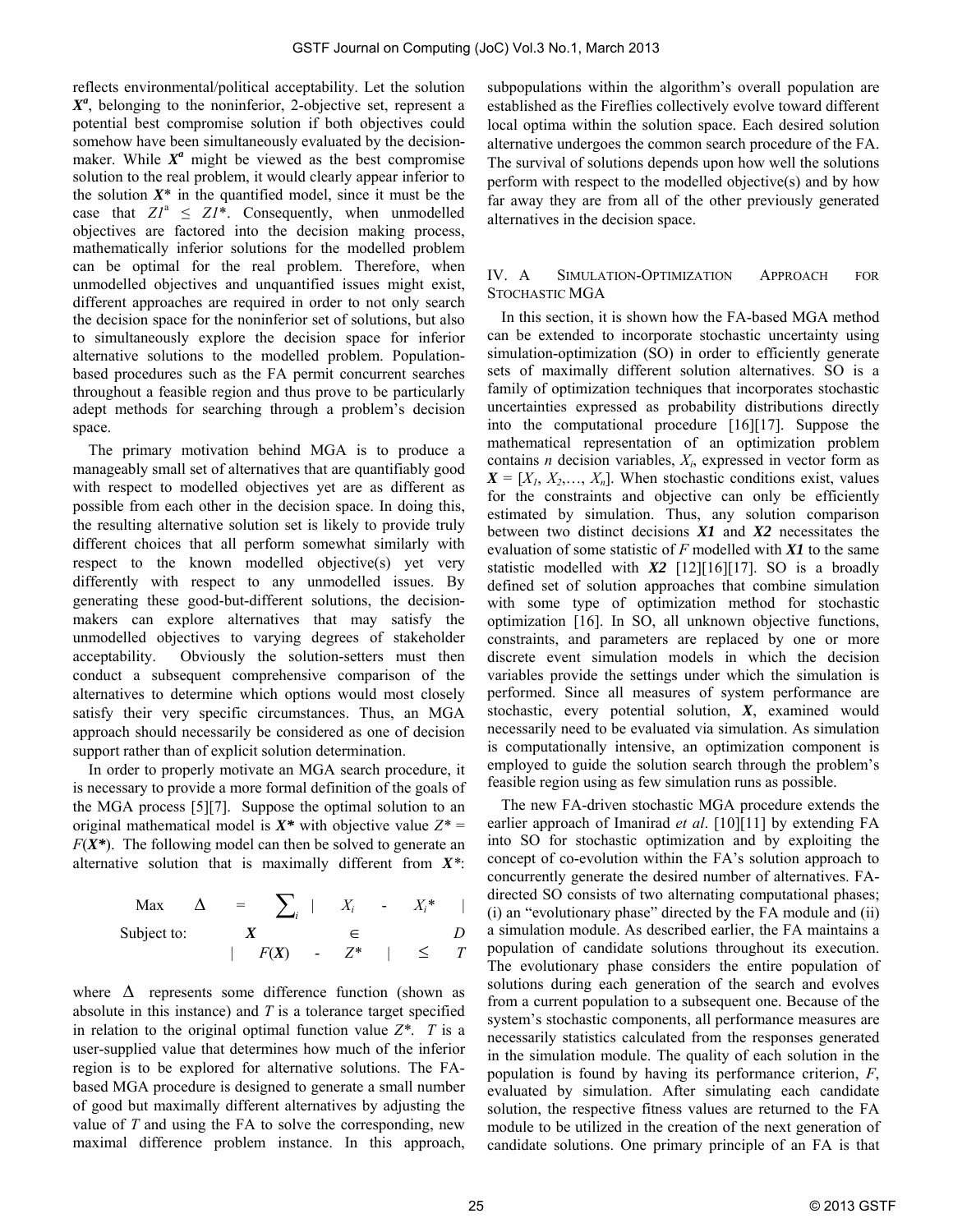fitter solutions in the current population possess a greater likelihood for survival and progression into the subsequent generation. The FA module evolves the system toward improved solutions in subsequent populations and ensures that the solution search does not become fixated at some local optima. After generating a new candidate solution set in the FA module, the new population is returned to the simulation module for comparative evaluation. This alternating, twophase search process terminates when an appropriately stable system state (i.e. an optimal solution) has been attained.

### V. SIMULATION-OPTIMIZATION COMPUTATIONAL ALGORITHM FOR STOCHASTIC MGA USING THE FIREFLY ALGORITHM

An obvious approach to generate alternatives with an FAdirected SO algorithm would be to iteratively solve the maximum difference model by incrementally updating the target *T* whenever a new alternative must be produced. This approach would be somewhat similar in scope to the original Hop, Skip, and Jump (HSJ) MGA algorithm [13] in which an initial problem formulation is optimized and then supplementary alternatives are generated by systematically adjusting the target constraint to force the creation of suboptimal solutions. While this approach is straightforward, it would require repeated execution of the optimization algorithm, which could prove computationally expensive [7]. The new stochastic MGA procedure is designed to concurrently generate a small number of good but maximally different alternatives in a single pass of the FA procedure (i.e. the same number of runs as if FA were used solely for function optimization purposes) and its efficiency is based upon the concept of co-evolution (see [11]). Namely, the algorithm can simultaneously produce the overall best solution together with *n* locally optimal, maximally different alternatives to it in a single computational run.

In the co-evolutionary approach, pre-specified stratified subpopulation ranges within the FA algorithm's overall population are established that collectively evolve the search toward the formation of the stipulated number of very different solution alternatives. Each desired solution alternative is represented by each respective subpopulation and each subpopulation undergoes the common operations of the FA. This approach can be structured upon any standard FA solution procedure containing appropriate encodings and operators that best correspond to the problem. However, the survival of solutions in each subpopulation depends upon how well the solutions perform with respect to both the modelled objective(s) and by how far away they are from all of the other solutions in the decision space. Thus, the evolution of solutions in each subpopulation is directly influenced by those solutions contained in all of the other subpopulations, which forces the co-evolution of each subpopulation towards good but maximally distant regions of the decision space. This coevolutionary concept enables the simultaneous production of a set of quantifiably good solutions that are maximally different from each other [7].

By using the co-evolutionary concept, it becomes possible to implement an FA-directed stochastic MGA procedure that concurrently produces alternatives which possess objective function bounds that are somewhat analogous, but superior, to those created by an iterative HSJ-styled approach. Coevolution is also a much more efficient procedure than HSJ in that it exploits the population-based searches of FA algorithms in order to generate the multiple maximally different solution alternatives concurrently. Namely, while an HSJ-styled approach would be required to run *n* different times in order to generate *n* different alternatives, the new algorithm need be run only a single time to produce its entire set of alternatives irrespective of the value of *n*. Hence, it is a much more computationally efficient process.

The steps in the co-evolutionary algorithm are as follows:

1. Create an initial population stratified into *P* equally-sized subpopulations. The value for *P* must be established *a priori* by the decision-maker. *P* represents the desired number of maximally different alternative solutions within a prescribed target deviation from the optimal to be generated.  $S_p$ represents the  $p^{th}$  subpopulation set of solutions,  $p = 1,...,P$ and there are *K* solutions contained within each *Sp*.

2. Evaluate all solutions in  $S_p$ ,  $p = 1,...,P$ , with respect to the modelled objective using the simulation module of SO. Solutions meeting the target constraint and all other problem constraints are designated as *feasible*, while all other solutions are designated as *infeasible*.

3. Apply an appropriate elitism operator to each  $S_p$  to preserve the best individual in each subpopulation. In  $S_p$ ,  $p =$ 1,…,*P*, the best solution is the feasible solution most distant in decision space from all of the other subpopulations (the distance measure is defined in Step 6). Note: Because the best solution to date is always placed into each subpopulation, at least one solution in  $S_p$  will always be feasible.

4. Stop the algorithm if the termination criteria (such as maximum number of iterations or some measure of solution convergence) are met. Otherwise, proceed to Step 5.

5. Identify the decision space centroid, *Cip*, for each of the *K*′≤ *K* feasible solutions within  $k = 1,...,K$  of  $S_p$ , for each of the *N* decision variables  $X_{ikp}$ ,  $i = 1,..., N$ . Each centroid represents the *N*-dimensional centre of mass for the solutions in each of the respective subpopulations, *p*. As an illustrative example for determining a centroid, calculate  $C_{ip} = (1/K^2)^*$  $\sum_{k} X_{ikp}$ . In this calculation, each dimension of each centroid is computed as the straightforward average value of that decision variable over all of the values for that variable within the feasible solutions of the respective subpopulation. Alternatively, a centroid could be calculated as some fitnessweighted average or by some other appropriately defined measure.

6. For each solution  $k = 1, \ldots, K$ , in each  $S_q$ , calculate  $D_{kq}$ , a distance measure between that solution and all other subpopulations. As an illustrative example for determining a distance measure, calculate  $D_{kq}$  = Min { $\sum_i |X_{ikp} - C_{ip}|$ ;  $p =$  $1,...,P, p \neq q$ . This distance represents the minimum distance between solution *k* in subpopulation *q* and the centroids of all other subpopulations. Alternatively, the distance measure could be calculated by some other appropriately defined measure.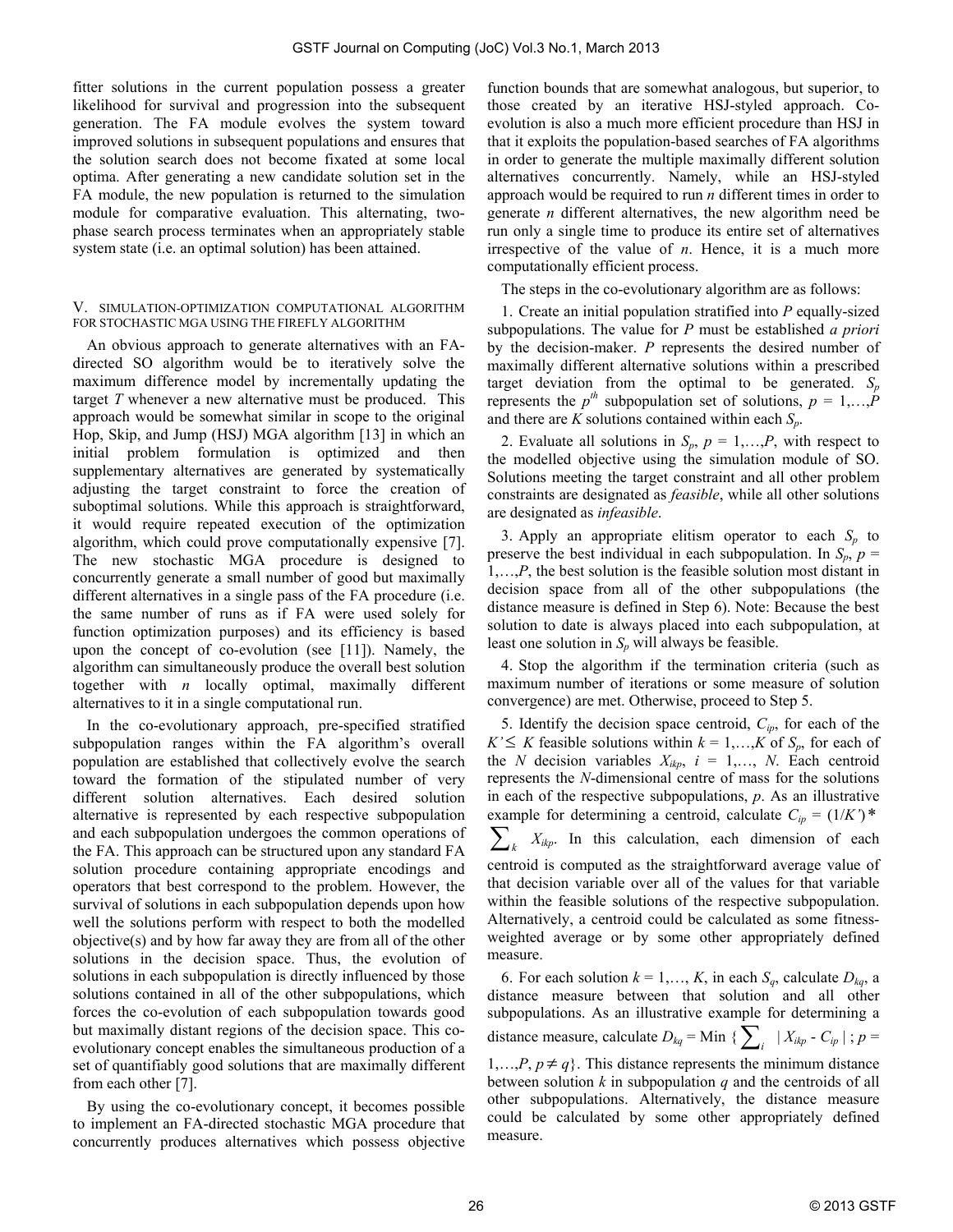7. Rank the solutions within each  $S_p$  according to the distance measure  $D_{kq}$  objective – appropriately adjusted to incorporate any constraint violation penalties. The goal of maximal difference is to force solutions from one subpopulation to be as far apart as possible in the decision space from the solutions of each of the other subpopulations. This step orders the specific solutions in each subpopulation by those solutions which are most distant from the solutions in all of the other subpopulations.

8. In each *Sp*, apply appropriate FA "change operations" to the solutions and return to Step 2.

## VI. CASE STUDY OF STOCHASTIC MGA FOR THE EXPANSION OF WASTE MANAGEMENT FACILITIES

As mentioned earlier, "real world" decision-makers generally prefer to be able to select from a set of "nearoptimal" alternatives that significantly differ from each other in terms of the system structures characterized by their decision variables. The ability of the stochastic coevolutionary FA-directed MGA procedure to concurrently produce such maximally different alternatives will be illustrated using the municipal waste management (MSW) facilities expansion case study taken from Yeomans [12]. The region in the facility expansion planning problem consists of three separate municipalities whose MSW disposal needs are collectively met by a landfill and two waste-to-energy (WTE) incinerators. The planning horizon consists of three separate time periods with each of the periods covering an interval of five years. The landfill capacity can be expanded only once over the entire 15 year planning horizon. Each of the WTE facilities can be expanded by any one of four possible options in each of the three time periods. The expansion costs escalate over time to reflect anticipated future conditions and are discounted to present value cost terms for use in the objective function. The MSW waste generation rates and the costs for waste transportation and treatment vary both temporally and spatially. The MSW case requires the determination of the preferred facility expansion alternatives during the different time periods and the effective allocation of the relevant waste flows in order to minimize the total system costs over the planning horizon.

Yeomans [12] produced a single best solution to the expansion problem costing \$600.2 million. As outlined earlier, planners generally prefer to be able to select from a set of near-optimal alternatives that differ significantly from each other in terms of the system structures characterized by their decision variables. In order to create three alternative planning options, it would be possible to place extra target constraints into the maximal difference model which would force the generation of solutions that were different from this newly determined, optimal solution by target values of, for example, 2%, 5%, and 8%, respectively. By adding these specific target constraints to the original model, the problem would need to be resolved an additional three times. However, to improve upon the process of running four separate instances of the SO algorithm to determine these solutions, the stochastic FAdirected MGA procedure described in the previous section

was run once to produce the objectives for the 4 alternatives shown in Table 1.

**Table 1.** System Expansion Costs (\$ Millions) for the 4 Alternatives

|                                            | <b>Overall</b><br>"Optimal"<br>Solution | <b>Best</b><br><b>Solution</b> | 2% Best<br><b>Solution</b> | 5% Best<br>8%<br><b>Solution</b> |
|--------------------------------------------|-----------------------------------------|--------------------------------|----------------------------|----------------------------------|
| <b>System</b><br><b>Expansion</b><br>Costs | 600.21                                  | 602.78                         | 612.54                     | 616.38                           |

This example has demonstrated how the stochastic FAdirected MGA modelling approach could be used to efficiently generate a good set of policy alternatives that satisfy required system performance criteria according to prespecified bounds within stochastic environments and yet remain as maximally different from each other as possible in the decision space. Given the performance bounds established for the objective in each problem instance, decision-makers would be reassured by the stated performance bounds for each of these options while also being aware that the perspectives provided by the set of dissimilar decision variable structures are as maximally different from each other as is feasibly possible. Hence, if there are stakeholders with incompatible standpoints holding diametrically opposing viewpoints, the policy-makers could conduct an assessment of these different options without being myopically constrained by a single overriding perspective based solely upon the objective value. In addition to its alternative generating capabilities, the FA component within the MGA algorithm simultaneously performs extremely well with respect to its role in function optimization. It should be explicitly noted that the overall best solution produced by the MGA algorithm for the case is indistinguishable from the optimal solution determined in [12].

In the computational testing of this section, the results from the example highlight several important characteristics with respect to the new stochastic FA-based MGA method: (i) An FA can be employed as the underlying search process for optimization in SO; (ii) By the design of the MGA algorithm, the alternatives generated are good for planning purposes since all of their structures will be as mutually and maximally different from each other as possible (i.e. these differences are not just simply different from the overall optimal solution as in the HSJ-style approach to MGA); (iii) The co-evolutionary capabilities within the FA can be exploited to generate more good alternatives than planners would be able to create using other MGA approaches because of the evolving nature of its population-based solution searches; (iv) The approach is very computationally efficient since it need only be run once to generate its entire set of multiple, good solution alternatives (i.e. to generate *n* solution alternatives, the MGA algorithm needs to run exactly the same number of times that the FA would need to be run for function optimization purposes alone – namely once – irrespective of the value of *n*); and, (v) The best overall solutions produced by the stochastic MGA